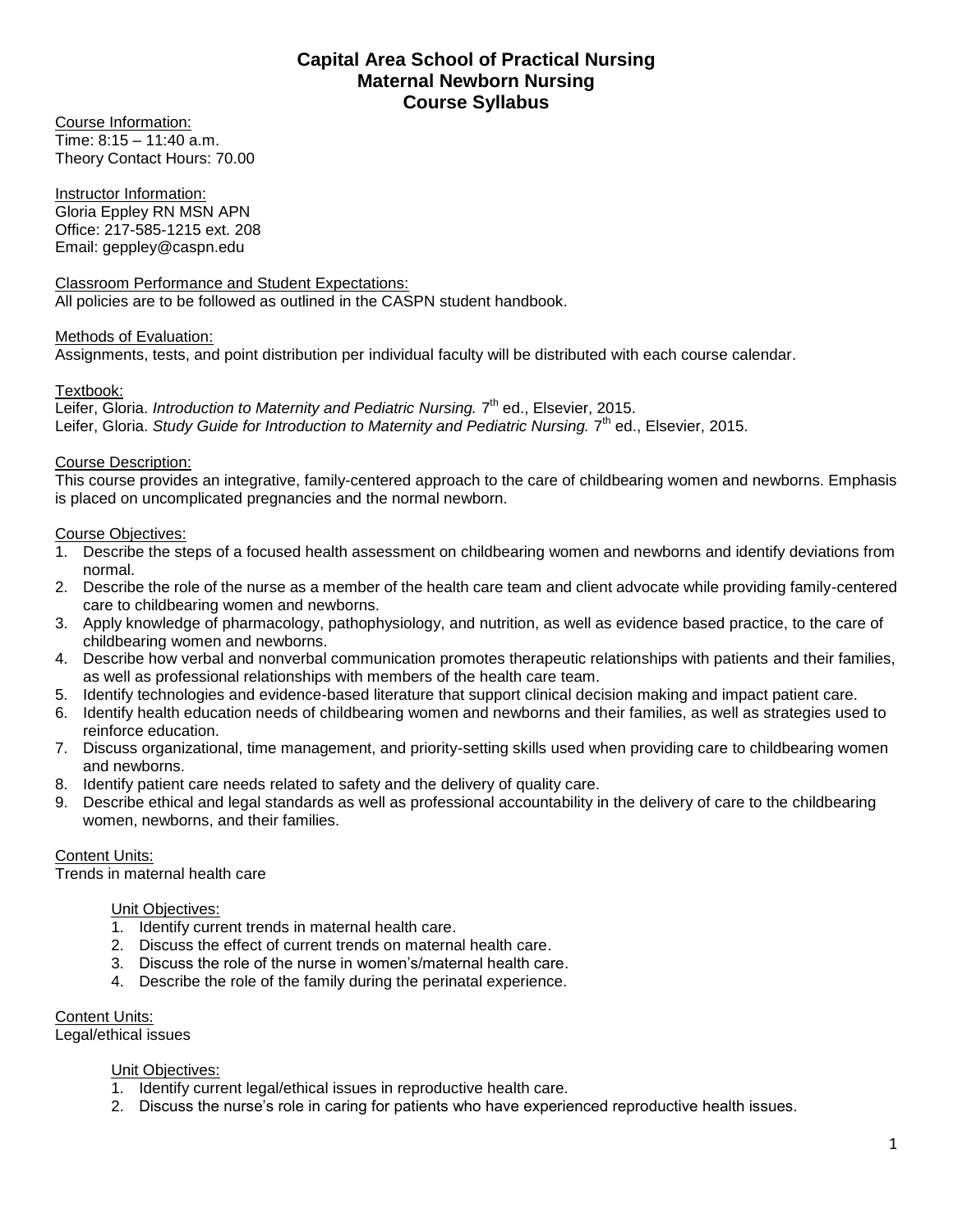Content Units: Reproductive health care

## Unit Objectives:

- 1. Identify the diseases known as TORCH infections.
- 2. Describe the implications TORCH infections may have on women and their fetuses/infants during the perinatal experience.
- 3. Describe the potential effects of Group B streptococcus on the mother and fetus/infant.
- 4. Discuss the medical and nursing management of mothers/babies affected with one of the TORCH infections or Group B streptococcus.

## Content Units:

Antepartum care

## Unit Objectives:

- 1. Define concepts of conception and fetal development.
- 2. Discuss the components in the physical and psychosocial assessment of the pregnant woman.
- 3. Describe physiological changes that occur in women during the normal antepartum period.
- 4. Discuss nutritional needs of the pregnant woman and the effects of poor nutrition on the mother and baby.
- 5. Describe common diagnostic procedures/tests that may be used during the antepartum experience.
- 6. Identify common medications used during the antepartum period, including actions, potential side effects and nursing implications.
- 7. Discuss the effects of medications used during the antepartum period and their nursing implications.
- 8. Describe health education needs of the pregnant woman during the antepartum period.
- 9. Describe common complications of pregnancy identified during the antepartum experience and appropriate nursing interventions.

# Content Units:

Intrapartum care

## Unit Objectives:

- 1. Describe the four stages of labor.
- 2. Discuss the significance of fetal monitoring during active labor.
- 3. Discuss the nurse's role in providing comfort and support to family during the intrapartum experience.
- 4. Discuss care of women with intrapartum complications (precipitous labor, prolapsed cord).

## Content Units:

Postpartum care

## Unit Objectives:

- 1. Describe the physiological changes that occur during the postpartum experience.
- 2. Describe the nursing assessment components and interventions appropriate for the care of the postpartum patient.
- 3. Identify common medications used for the postpartum patient.
- 4. Discuss the use of medications commonly used by the postpartum patient, their actions, potential side effects, and related nursing interventions.
- 5. Identify complications that may occur during the postpartum experience (hemorrhage).
- 6. Discuss appropriate nursing interventions while caring for patients experiencing complications.
- 7. Describe the role of the nurse in promoting the bonding experience between mother and baby.
- 8. Discuss health education needs of the mother and family as well as the role of the nurse in providing the teaching.

Content Units: Newborn care

#### Unit Objectives:

- 1. Describe the physiological needs of the normal newborn.
- 2. Discuss newborn assessment, including use of Apgar scores and common reflexes.
- 3. Describe physical criteria for determining gestational age.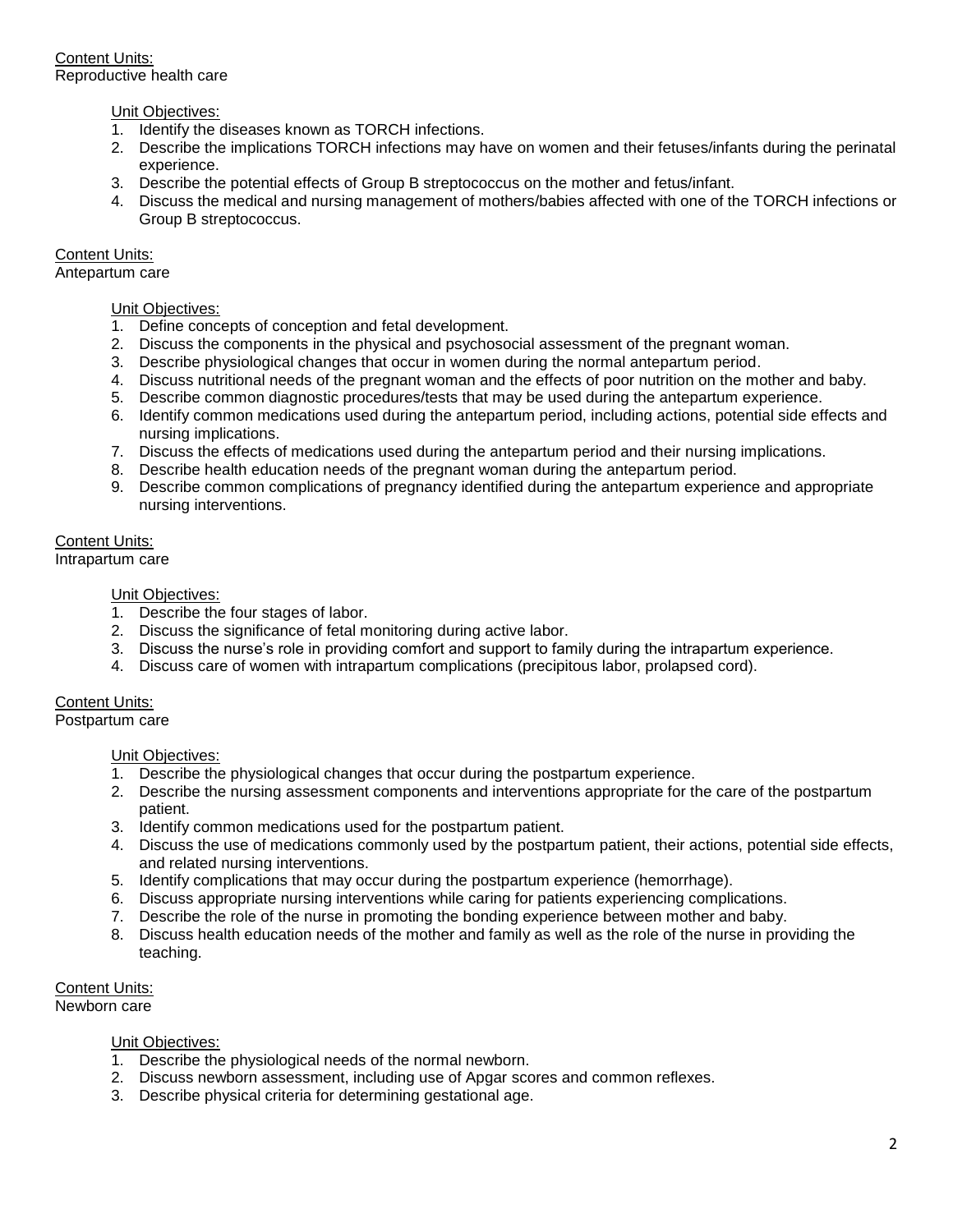- 4. Describe common diagnostic tests used for newborns including the purpose of the tests and nursing implications.
- 5. Discuss care of the normal newborn.
- 6. Discuss nutritional needs of the newborn.
- 7. Explain advantages of breast feeding versus bottle feeding.
- 8. Describe characteristics of preterm, post-term, and low birth weight infants.
- 9. Describe the role of the nurse in providing support to parents of preterm or low birth weight infants as well as term infants who may be in special care nurseries.
- 10. Describe common potential complications that may occur during the neonatal period and nursing implications.
- 11. Discuss the use, actions, potential side effects, and nursing interventions for common medications given to newborns.
- 12. Describe the role of the nurse in promoting bonding of the parents with special needs newborns.

## Content Units:

Alteration in Cardiac Output and Tissue Perfusion - Maternal

## Unit Objectives:

- 1. Recognize components of a focused assessment that should be included when collecting data on women who have an alteration in cardiac output and tissue perfusion.
- 2. Apply knowledge of anatomy, physiology, pathophysiology, nutrition, and developmental variations when helping to plan care for women who have an alteration in cardiac output and tissue perfusion.
- 3. Recognize alterations in collected data (including focused assessment, vital signs and other laboratory values) related to alterations in cardiac output and tissue perfusion.
- 4. Identify priority actions for women who have an alteration in cardiac output and tissue perfusion.
- 5. Apply knowledge of the actions, potential side effects, and nursing implications when administering medications to women who have an alteration in cardiac output and tissue perfusion.
- 6. Describe the role of the nurse in providing quality care to women who have an alteration in cardiac output and tissue perfusion.

## Content Topics:

- a. Pathophysiology/ (Gestational hypertension)
- b. Pathophysiology/ Hematologic disorders/RBC and platelets (blood incompatibilities maternal/fetal)
- c. Pharmacology/ Direct acting peripheral vasodilators
- d. Pharmacology/ Alpha and beta blockers
- e. Pharmacology/ Magnesium sulfate
- f. Pharmacology/ Rh immune globulin

## Content Units:

Alteration in Ingestion, Digestion, Absorption, and Elimination – Maternal

#### Unit Objectives:

- 1. Recognize components of a focused assessment that should be included when collecting data on women who have an alteration in ingestion, digestion, absorption, and elimination.
- 2. Apply knowledge of anatomy, physiology, pathophysiology, nutrition, and developmental variations when helping to plan care for women who have an alteration in ingestion, digestion, absorption, and elimination.
- 3. Recognize alterations in collected data (including focused assessment and laboratory values) related to alterations in ingestion, digestion, absorption, and elimination.
- 4. Identify priority actions for women who have an alteration in ingestion, digestion, absorption, and elimination.
- 5. Apply knowledge of the actions, potential side effects, and nursing implications when administering medications to women who have an alteration in ingestion, digestion, absorption, and elimination.
- 6. Describe the role of the nurse in identifying safety needs, providing quality care, and health care education to women who have an alteration in ingestion, digestion, absorption, and elimination.

## Content Topics:

- a. Pathophysiology/ Hormonal ("morning sickness", hyperemesis gravidarum)
- b. Pharmacology/ Antiemetics
- c. Nutrition/ Small frequent meals
- d. Nutrition/ Vitamin B6 supplements
- e. Nutrition/ Prenatal vitamins